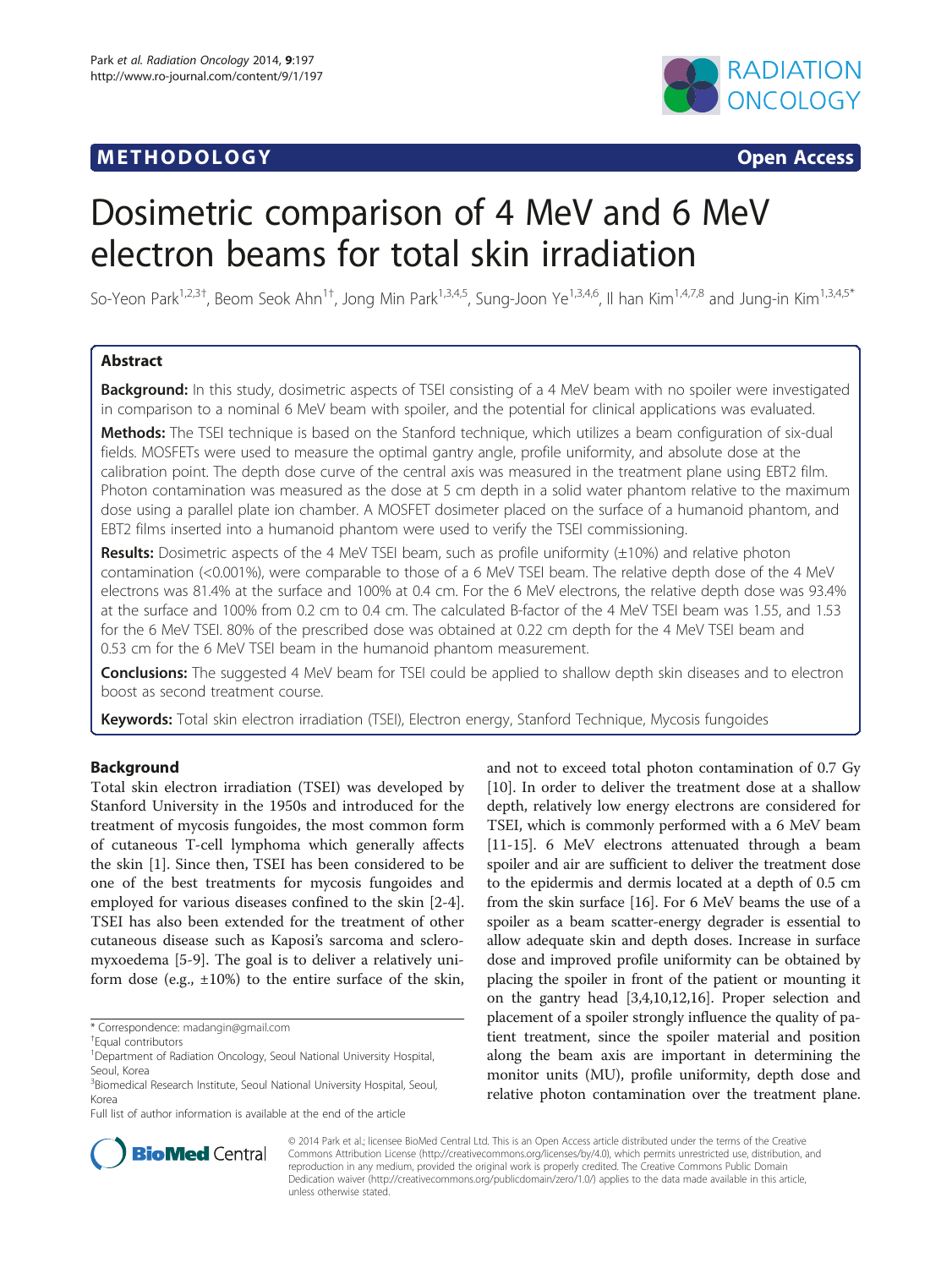The nominal energy for skin electron therapy should range from 4 MeV to 8 MeV [[17](#page-5-0)-[20](#page-5-0)]. Electrons lose approximately 2 MeV/(g/cm2) while passing through the spoiler and air at extended source to surface distance (SSD) so that initially 6 MeV electrons arrive at the patient with an energy of around 4 MeV [\[21,22](#page-5-0)].

The modified Stanford technique has been used in the clinical implementation of TSEI [\[23\]](#page-5-0). Our institution implemented TSEI treatment with a six-dual field technique using 6 MeV electrons with an acrylic spoiler of 1 cm and extended SSD of 380 cm.

In this study, TSEI consisting of a 4 MeV beam was investigated with no a spoiler and therefore had an obliquity factor larger than 6 MeV. This obliquity factor is called as B factor which is ratio the treatment skin dose to the calibration point dose for the Stanford technique [[24\]](#page-5-0). The electron energy at the treatment plane was approximately equal to that of an attenuated 6 MeV beam. Furthermore, it reduces the photon contamination. The comprehensive dosimetric aspects for the stated 4 MeV technique were investigated in comparison to the nominal 6 MeV technique, and its potential for clinical application was also investigated.

# Methods

# Geometric Conditions of TSEI

TSEI technique is based on the Stanford technique, which uses a beam configuration of six-dual fields. A Varian Trilogy linear accelerator (Varian Medical Systems, Palo Alto, CA) generated both electron beams (4 and 6 MeV) with field size of  $34 \times 34$  cm<sup>2</sup>, operated under the high dose rate mode (1000 MU/min). In our treatment room, the distance from source to wall was 490 cm from the horizontal beam axis. The position of the spoiler, a home-made acrylic plate  $(1.05 \text{ g/cm}^2)$  of  $106 \times 205 \times 1 \text{ cm}^3$ , was 30 cm from the treatment plane for 6 MeV, and was not used for 4 MeV. The SSD of 380 cm for TSEI was not influenced by scattering radiation from the walls of the treatment room. With an SSD of 380 cm the dual field was obtained by using two fields for which the gantry is located within  $\pm 20^{\circ}$  to the 90° gantry angle, which is perpendicular to the treatment plane. Figure [1](#page-2-0) presents the patient setup and geometric conditions of the dual field technique. The MOSFET (Best Medical Canada, Ottawa, ON) was cross-calibrated against a NIST-traceable PTW 31013 cylindrical ion chamber (PTW, Freiburg, Germany) in a 9 MeV electron beam, following AAPM TG-51 protocols [[25](#page-5-0)]. The energy dependence of the MOSFET dosimeters was tested before measurement. The MOSFET dosimeters used in this study showed reliable performance in accordance with the results of previous studies [[26](#page-5-0)]. First, the gantry angles which make the most uniform profile of the vertical axis were determined for each TSEI electron beam using the MOSFET measurement

with spatial resolution of 0.5° in an acrylic plate located in the treatment plane.

# Dosimetric measurements

Another home-made acrylic plate (1.05  $g/cm<sup>2</sup>$ ) of 160  $\times$  $205 \times 1$  cm<sup>3</sup> which used as total body irradiation (TBI) treatment spoiler was applied as a phantom. The dosimetric measurement was performed by attaching the MOSFET on this phantom. The profile uniformity across and along the patient's longitudinal axis, with optimized gantry angles for each electron beam, were investigated with spatial resolutions of 2 cm and 5 cm for a central area of 40 cm, and outside of a central area using the MOSFET measurements, respectively. The absolute dose at the calibration point, which was located in treatment plane, was also defined with MOSFET measurements.

The percentage depth dose (PDD) curve in Solid Water<sup>™</sup> (GAMMEX RMI, Middleton, WI) of the central axis for the 4 MeV and 6 MeV TSEI beams was measured for dual fields in the treatment plane using radiochromic EBT2 film (ISP, Wayne, New Jersy, USA). The film was inserted in the center of solid water phantom of 10 cm parallel to the 90° gantry angle. Photon contamination for 4 MeV with no the spoiler, and 6 MeV with spoiler was measured as the dose at 5 cm depth in a solid water phantom relative to the maximum dose using the Advanced Markus parallel plate ion chamber, type M34045 (PTW, Freiburg, Germany). In order to prevent the cable-induced effects on ion chamber measurements in large electron fields, known as the "Cable effect", lead shielding of 0.5 cm thickness was applied to the chamber cable [\[27\]](#page-5-0).

## Dosimetric commissioning and QA

Finally, with patient setup and geometric conditions of the six dual-field technique, it is essential to determine the multiplication factor (B-factor) for the delivered dose at the patient surface. This factor, which relates the treatment skin dose to the calibration point dose, was calculated from measurements from a MOSFET placed on the surface of a humanoid phantom (CIRS Inc., Norfolk, VA). Phantom setup was made identical to the treatment setup by changing the positions every 60° about the patient's longitudinal axis. Eight MOSFETs were attached on the phantom's surface; at each of four locations (anterior, posterior, left and right lateral) in both the chest section and the abdominal section.

Three EBT2 films were inserted in the head, chest, and abdominal sections of the humanoid phantom to verify the TSEI commissioning. The film was then scanned using an Epson 1000X flatbed scanner (Epson America, Inc. Long Beach, CA) and in-house software was used to assess the depth dose distribution and isodose curves within the phantom.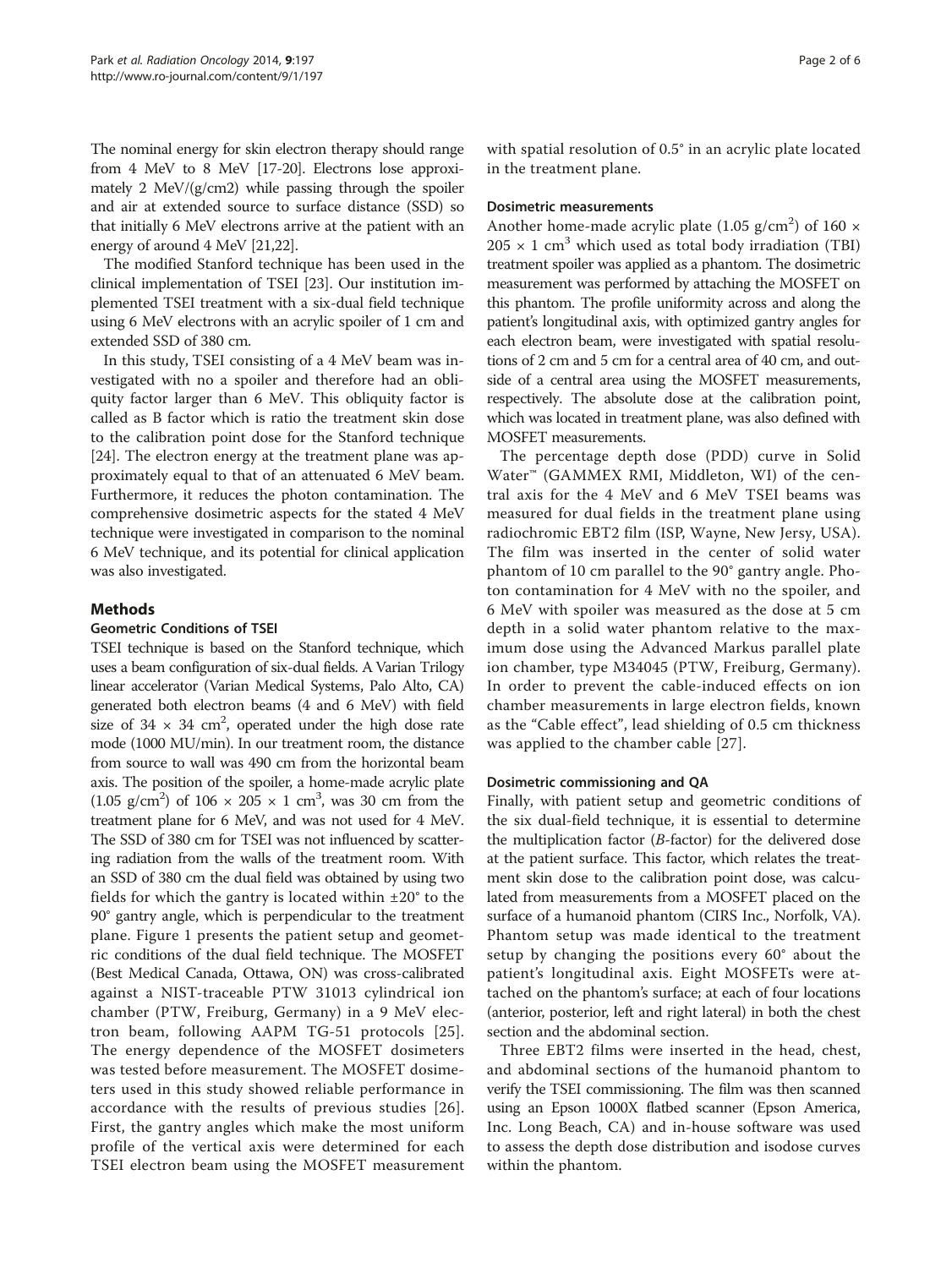<span id="page-2-0"></span>

# Results

# Profile uniformity

The optimized treatment fields were at  $90 \pm 18.5^{\circ}$  and  $90 \pm 18$ ° for 4 MeV with no spoiler and 6 MeV with spoiler, respectively. With these dual fields, the results of profile uniformity are shown in Figure 2. In the vertical (inferior to superior) profile, uniformity of  $\pm 10\%$  was demonstrated for 4 MeV and 6 MeV TSEI beams up to the end of the spoiler from 20 cm above the floor. Thus, a wooden patient support device of 20 cm height was designed to reduce scatter from the floor, and to indicate the patient's treatment positions. The profile variations of 4 MeV with no a spoiler are much greater than that of 6 MeV with a spoiler. In the horizontal (left to right) profile, uniformity of ±10% was demonstrated for 4 MeV and 6 MeV TSEI beams within 70 cm width. The profiles for both beams were similar and shaped like a parabola.

# PDD and Photon contamination

With TSEI treatment fields, the relative depth dose of 4 MeV electrons was 81.4% at the surface and 100% at 0.4 cm. For 6 MeV electrons, the relative depth dose was 93.4% at the surface and 100% from 0.2 cm to 0.4 cm. The depth of maximum dose was identical for both TSEI beams since the maximum energy of 6 MeV electrons attenuated by the 1 cm spoiler was 4 MeV. The PDD results are shown in Figure [3.](#page-3-0) The 4 MeV electrons with no the spoiler had a maximum penetration depth 1.3 cm. For 6 MeV with the spoiler, the maximum penetration was 1.9 cm. The mean energy  $\bar{E}_0$  was calculated from  $R_{50}$  according to AAPM



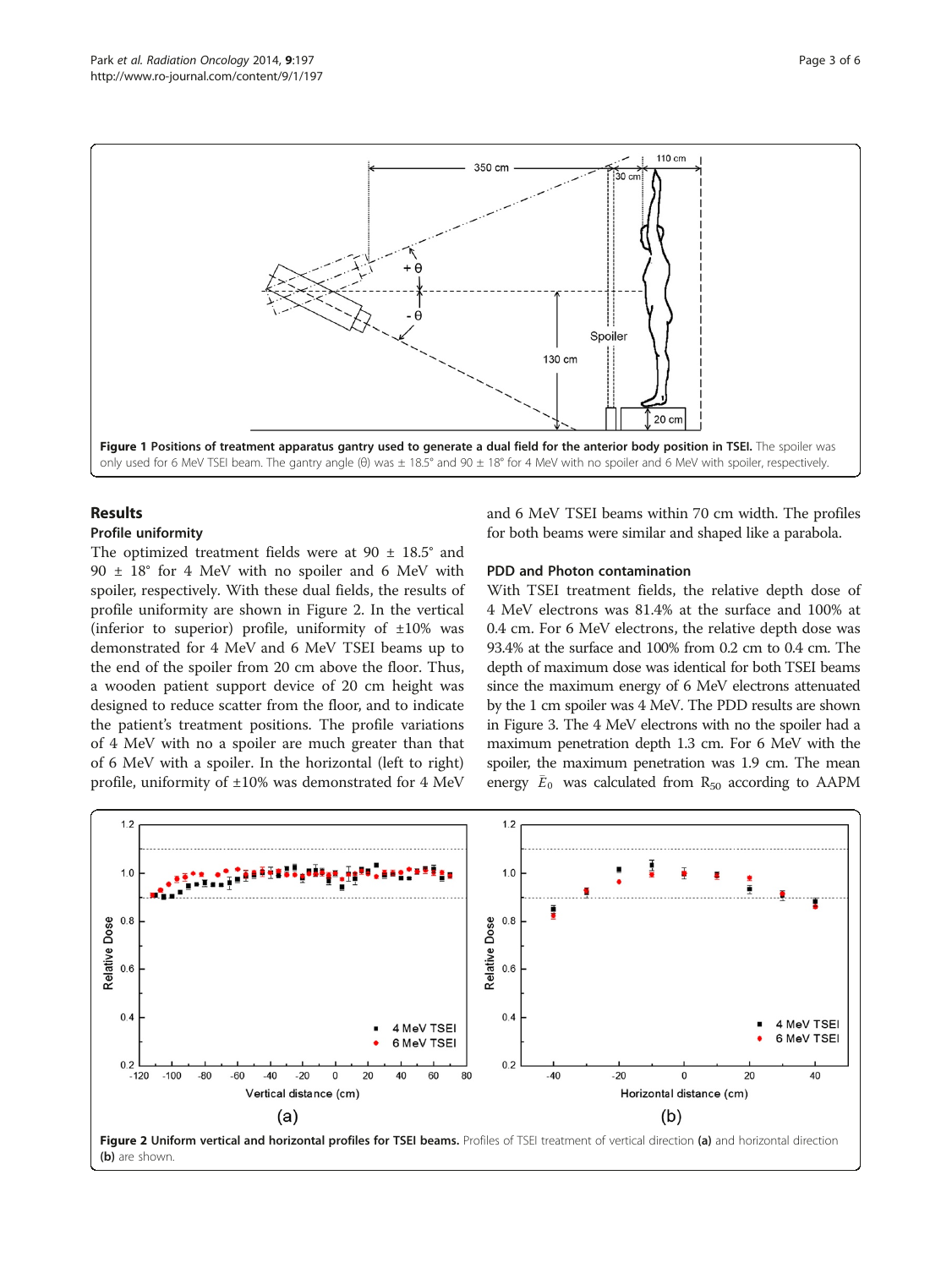

<span id="page-3-0"></span>

TG-70 [[28](#page-5-0)]. The mean energy was 2.9 MeV and 3.2 MeV for 4 MeV and 6 MeV TSEI beams, respectively. For photon contamination, the ion chamber detected a signal which was contaminated with some level of noise (<0.001%). Table 1 is a tabulation of the treatment beam parameters.

# Phantom measurements and verification

During one cycle (two treatment days) of TSEI, MOSFET detectors placed on the surface of the humanoid phantom were irradiated based on calculated MUs at the calibration point using the six dual-field technique. The average measured doses at the eight points were normalized to the prescription dose (200 cGy). Table 2 summarizes the resulting dose verification for the 4 MeV TSEI beam. The dose difference was calculated between the normalized dose and prescription dose. The maximum dose discrepancy of in-vivo dosimetry was 8.5% higher than the prescription dose and within the acceptable tolerance level of 10%. The calculated B-factor of the 4 MeV TSEI beam was 1.55. Table [3](#page-4-0) summarizes the resulting dose verification for the 6 MeV TSEI beam. The maximum dose discrepancy was 6.5% lower than the prescription dose.

|  |  |  |  | Table 1 Treatment beam quality parameters |
|--|--|--|--|-------------------------------------------|
|--|--|--|--|-------------------------------------------|

| <b>Electron beam</b> | $R_{50}$<br>(cm) | $D_{\text{max}}$<br>(cm) | $E_0$<br>(MeV) | $R_{\rm p}$<br>(cm) | Contamination<br>(%) |
|----------------------|------------------|--------------------------|----------------|---------------------|----------------------|
| Standard 4 MeV       | 12               | 0.6                      | 3.2            | 1.6                 | 03                   |
| Standard 6 MeV       | フ3               | 13                       | 55             | 29                  | 06                   |
| 4 MeV TSFI           | O 95             | 04                       | 29             | 13                  | $\leq 0.001$         |
| 6 MeV TSFI           | 12               | 04                       | 3.2            | 16                  | < 0.001              |

Calculated using TG-70:  $\bar{E} = 0.656 + 2.059R_{50} + 0.022R_{50}^2$ .

The calculated B-factor of the 6 MeV TSEI beam was 1.53. The B-factors were comparable for both TSEI beams in this study. Using the B-factor, the treatment MUs were finally determined for both TSEI beams. The films inserted in the humanoid phantom were used for relative dose measurements. The periphery of the film was uniformly irradiated from the TSEI beams. PDDs from the irradiated films are shown in Figure [4](#page-4-0). The maximum dose occurred at the surface of the phantom. At all three parts of the phantom, PDDs of the 4 MeV TSEI beam were steeper than that of the 6 MeV TSEI beam. The depth at which 80% of the prescribed dose was 0.22 cm for 4 MeV TSEI and average 0.53 cm for 6 MeV TSEI, which was the average depth of three films. The maximum penetration depth of the

| Table 2 MOSFET dose measurement 4 MeV TSEI for |  |
|------------------------------------------------|--|
| dosimetric commissioning and treatment MUs     |  |

| <b>Detector location</b> | $1st$ day<br>dose<br>(cGy) | 2 <sup>nd</sup> day<br>dose<br>(cGy) | <b>Total</b><br>dose<br>(cGy) | <b>Normalized</b><br>dose (cGy) | Dose<br>difference<br>(%) |
|--------------------------|----------------------------|--------------------------------------|-------------------------------|---------------------------------|---------------------------|
| ANT of Chest             | 110                        | 201                                  | 311                           | 200.8                           | 0.4                       |
| Right of Chest           | 140                        | 168                                  | 308                           | 198.9                           | $-0.6$                    |
| POST of Chest            | 197                        | 103                                  | 300                           | 193.7                           | $-3.1$                    |
| Light of Chest           | 135                        | 160                                  | 295                           | 190.5                           | $-4.8$                    |
| <b>ANT of Umbilicus</b>  | 115                        | 221                                  | 336                           | 216.9                           | 8.5                       |
| Right of Umbilicus       | 154                        | 161                                  | 315                           | 203.4                           | 1.7                       |
| <b>POST of Umbilicus</b> | 203                        | 104                                  | 307                           | 198.2                           | $-0.9$                    |
| Light of Umbilicus       | 151                        | 155                                  | 306                           | 197.6                           | $-1.2$                    |
| Average                  |                            |                                      | 309.8                         | 200.0                           | 0.0                       |

First day beams: AP, LPO, and RPO Second day beams: PA, LAO, and RAO.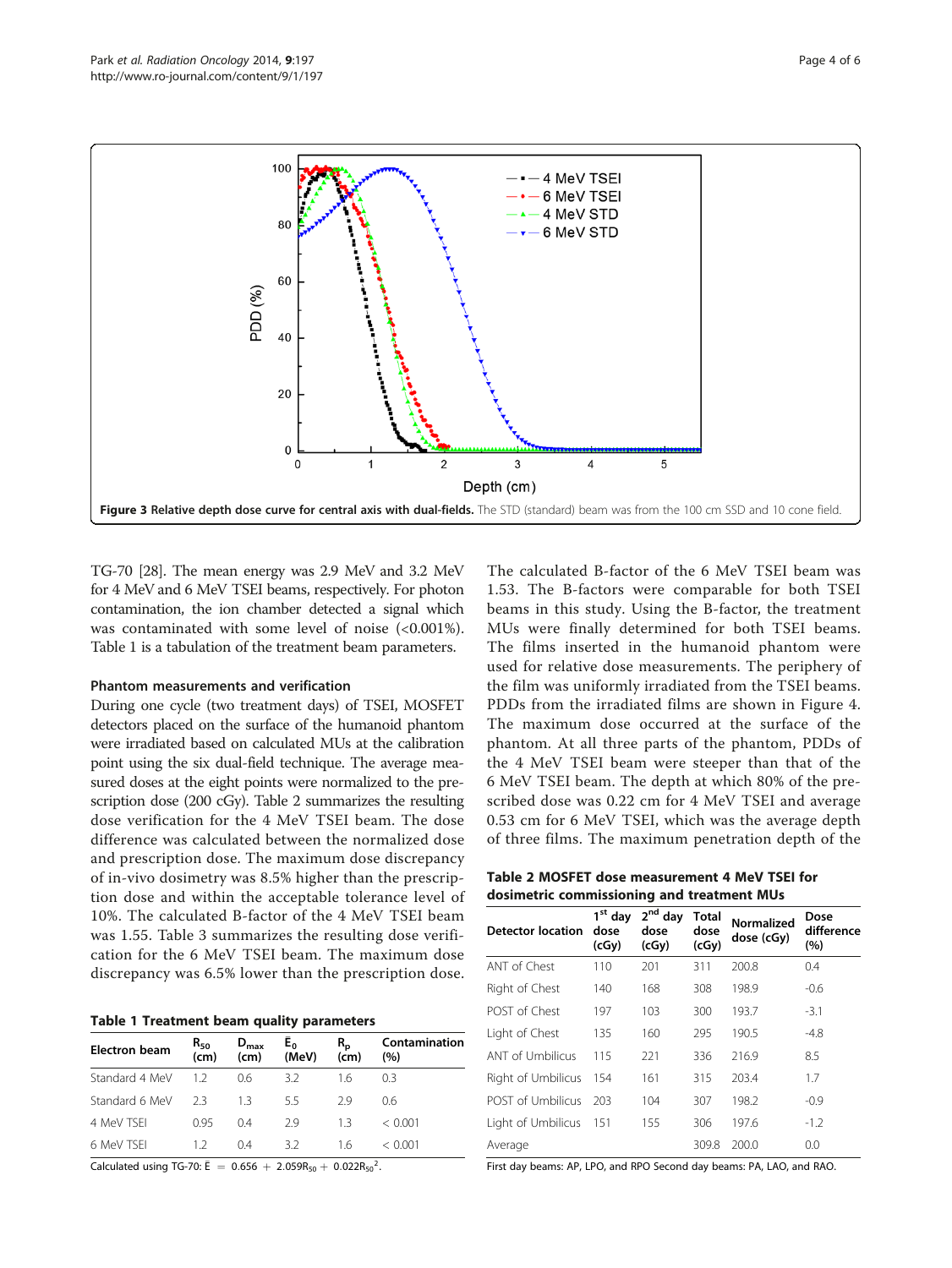| <b>Detector location</b> | $1st$ day dose (cGy) | $2nd$ day dose (cGy) | Total dose (cGy) | Normalized dose (cGy) | Dose difference (%) |  |  |  |  |
|--------------------------|----------------------|----------------------|------------------|-----------------------|---------------------|--|--|--|--|
| ANT of Chest             | 112                  | 106                  | 218              | 200.7                 | 0.4                 |  |  |  |  |
| Right of Chest           | 114                  | 194                  | 307              | 198.0                 | $-1.0$              |  |  |  |  |
| POST of Chest            | 138                  | 165                  | 303              | 189.3                 | $-5.4$              |  |  |  |  |
| Light of Chest           | 185                  | 105                  | 290              | 202.8                 | 1.4                 |  |  |  |  |
| <b>ANT of Umbilicus</b>  | 163                  | 147                  | 311              | 199.4                 | $-0.3$              |  |  |  |  |
| Right of Umbilicus       | 111                  | 195                  | 305              | 211.7                 | 5.9                 |  |  |  |  |
| POST of Umbilicus        | 161                  | 163                  | 324              | 186.3                 | $-6.8$              |  |  |  |  |
| Light of Umbilicus       | 178                  | 107                  | 285              | 211.7                 | 5.9                 |  |  |  |  |
| Average                  |                      |                      | 306.2            | 200.0                 | 0.0                 |  |  |  |  |

<span id="page-4-0"></span>Table 3 MOSFET dose measurement 6 MeV TSEI for dosimetric commissioning and treatment MUs

First day beams : AP, LPO, and RPO Second day beams: PA, LAO, and RAO.

TSEI beams were 1.5 cm and 2 cm for 4 MeV and 6 MeV TSEI beams, respectively.

## **Discussion**

The 4 MeV electron beam with no a spoiler was investigated in implementing a clinical TSEI in this study. The electron measurement at extended SSD has a larger uncertainty and more setup variation than the electron measurement with nominal SSD. Thus, all measurements were performed three times and the average of the values was applied in this study.

The comprehensive dosimetric aspects for the 4 MeV TSEI beam were compared to a nominal 6 MeV TSEI technique. The dosimetric aspects of the 4 MeV TSEI beam, such as profile uniformity and relative photon contamination, were comparable to those of the 6 MeV TSEI beam, which could be implemented a clinical treatment. In the PDD, however, 80% of the prescribed dose was obtained at 0.22 cm depth in humanoid phantom

measurements, which was shallower than the epidermis and dermis locations of 0.5 cm. It is limited to use for large tumor in T3 stage of CTCL TNM classification.

The required penetration depth is usually thought to vary with the stage and type of disease and may vary over the body [[29\]](#page-5-0). It also depends on the part of the body, the epidermis is thinnest on the eyelids at 0.5 cm, and thickest on the palms and soles at 0.15 cm, and dermis is 0.03 cm on the eyelid and 0.3 cm on the back. The 4 MeV TSEI beam could be used for skin diseases located in shallow depths of less than 0.3 cm. Moreover, an electron boost was concurrently administered to under dosage regions such as the top of the patient's head and perineum. The 4 MeV TSEI beam, therefore, could be also used for the second treatment course based on region of interest. On the other hand, increase of total MU causes treatment time to rise and longer treatment times may give rise to instability of patient posture.